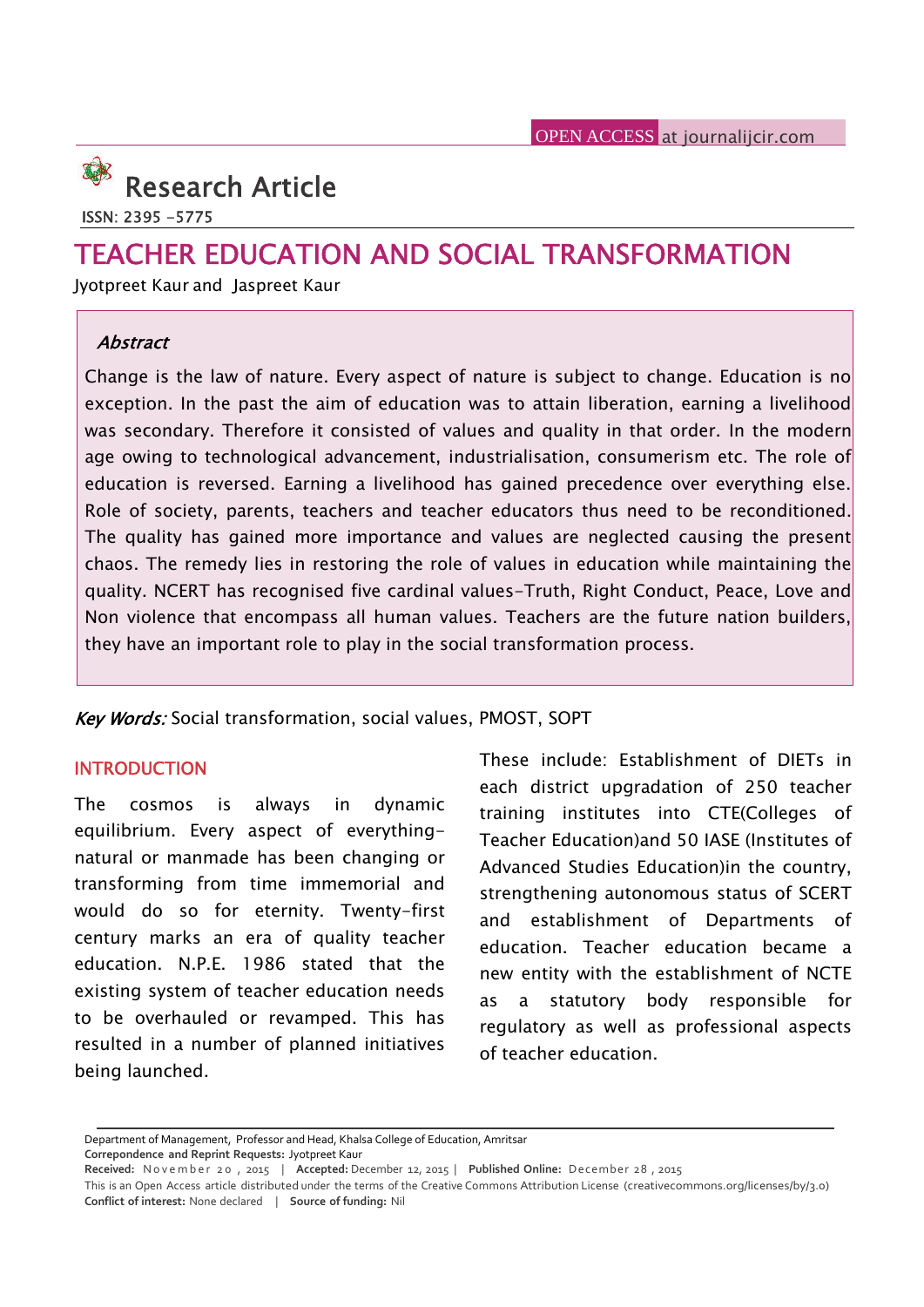PMOST(Programme of Mass Orientation of School Teachers) was launched as a centrally sponsored scheme. SOPT(Special Orientation Programme for Primary Teachers)was taken up to provide orientation in the use of teaching learning materials. Block and cluster resource gender, centres were established for professional growth of school teachers.

Interactive teleconferencing has been successfully tried in two states of Karnataka and Madhya Pradesh on 850 and 1450 primary teachers in one week in service training course. Another pioneering development for qualitative improvement of teacher education was the Teacher Education Curriculum Framework.

No doubt, this is an era of advanced educational technology in the form of ICT and CAI. But in the present era no one is bothered about the morals, values and lead an aristocratic, self centred life. In the earlier times man used to lead a simple, moral based and useful to society life. The ultimate goal of human life (Purushartha)then was Moksha-liberation from endless repetition of births and deaths. This was achieved through intermediate steps Dharma (righteousness/right onduct),Artha(earning money/property through right means)and Kaama(endeavour to fulfil justified desires).Today Dharma and Moksha are relegated to scriptures while desires and earnings to fulfil them are given the utmost importance. Education too has its share of changes over the period of centuries. The value based Gurukul system has shifted to

mundane, materialistic educational system. Lawlessness, politics, rowdiness still thrive in the campuses. Nation is a witness to a wide number of issues prevailing in the society. Poverty, Caste system, Population, Unemployment, inequalities of race, age, crimes against elderly, terrorism, instigate violence, biased media, inhumane, unjust consequences and lastly but most importantly lack of proper educational system. Anger and violence are around us in domestic abuse, hate crimes and of course in our media. Some twenty-first century social evils including the evils of child poverty, extremism, malnutrition of the spirit, which was described as a society where we worry about things we cannot control, while our media focuses on the negative often in an exaggerated manner, the vulgarization of society, lack of social inertia, greed, judgementalism and climate change. There is no denying the fact that the social evils prevailing in our country may be identified as the great bottlenecks for the overall prosperity and economic stability in our country. It is a fact that the social evils like child labour, acid violence, dowry system, environmental pollutions, corruption and drug addiction are colossal impediments as mixed with our blood and bone.

In case of dealing money with others in exchange of anything, that is in the field audit and accounts and all financial matters, corruption may be defined as B+D-A=C where B stands for Budget, D for Discretion, A for Accountability and C for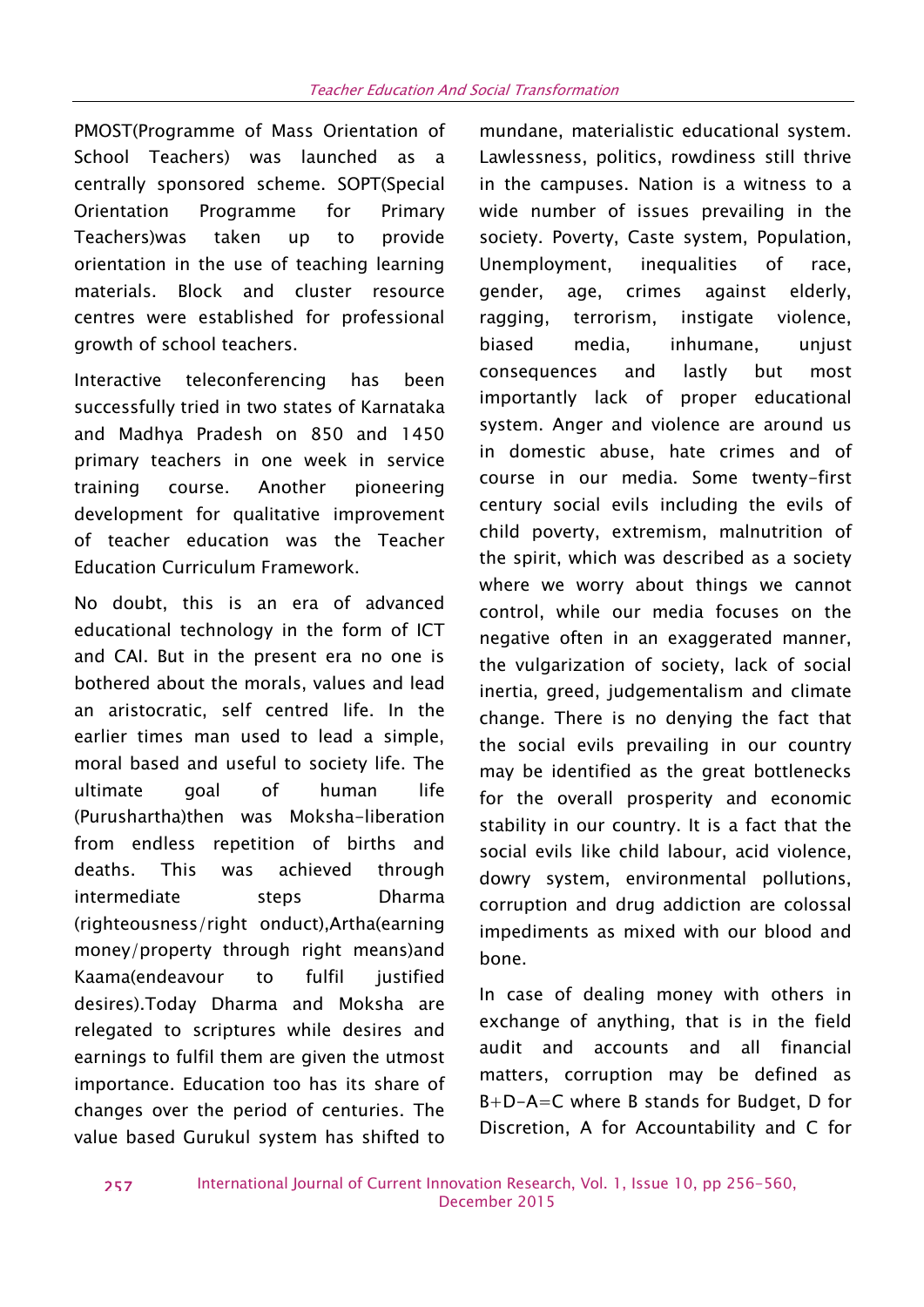Corruption. To remain honest is the remedy of it but this corruption is developed from scarcity and dishonesty upon implicit character level of human beings. Education is achieved for necessity and un-necessity, necessity in the sense that a man can receive education for getting academic degree, to show prestige and un-necessity in the sense that his education, what he has received during academic institution will be reflected in contributing social service and humanity. By upholding any profession, he can dedicate himself for the cause of others and thus he can glitter his image as a rare personality.

Human beings are social in nature, but these social circles have both positive and waste<br>water. negative influences. If a person becomes a part of wrong society, this can push him towards danger and inspire him for doing anti-social activities which is called crime. Therefore, being a criminal, he may be infected with the misleading people. Suffice it to say that due to frustrations, unsatisfactory desires and socio-economic conditions prevailing in our country, our society of youths is leading a very miserable life. They are creating hindrance and preventing the people from dealing normal life as they are sometimes no longer normal, lost to play a role of terrorists as well as miscreants.

According to Keats - The Truth is beauty<br>and beauty is turth." Hence all the secures acid and beauty is truth." Hence all the sources of beauty are present in this world. The world we live in is the most attractive place with striking landscapes and features, wild and domesticated animals and a variety of

odoriferous flowers, evergreen trees and the most wonderful creation of the Lord human beings. The world has been created for the human beings so that they would applause the Lord for his power and preserves these natural beauties with undiminished care. But ever since, the world began, man has been doing the opposite thing bit by bit. He has been making progress in science and industry, great deals of landscape and wild life are abolished day by day. Over population in small areas has given birth to traffic jams and poverty which destroys the people. Trees have been cut down to make way for construction of modern buildings. Waste disposal is discarded on land and which spread mosquitoes. Mosquitoes enter the household and sit on food and spray dirt on the food from the waste and many more harmful activities for which man has started to destroy the beauty of the world.

There are many ranges of atmospheric pollution problems currently threatening the earth's general environment, the problem arises from the acidic gases produced by burning fossil fuels in different situations. The majority of power stations in industrialized countries burn coal or oil. Both these fuels are polluted with sulphur, which produces sulphur dioxide when it burns. The wind can carry rain clouds away from the industrialized centres, causing the pollution to fall on other countries. Besides this, oxides of Nitrogen dioxide are produced when thunderstorm blows or air is heated in furnaces or in vehicle petrol engines.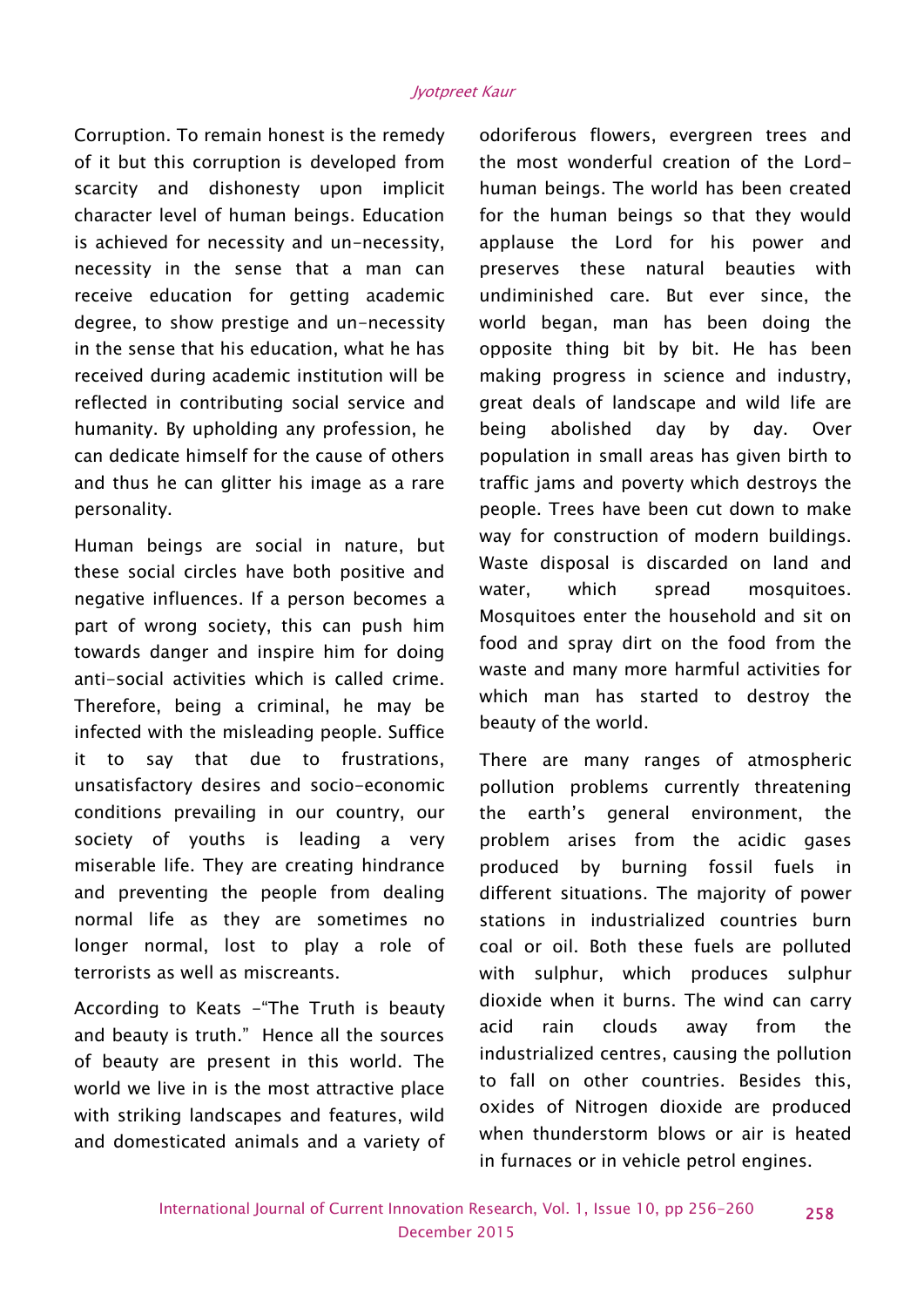Presently, child labour has been a great impediment for flourishing the prospects of building good citizen in our country. Due to the fact that due to poverty, the parents are forced to send their children to work in order to maintain their family. Presently, under aged children are found engaged in different factories and other offices to earn livelihood because of poverty and frustrated socio-economic condition in dealing with normal life pattern.

Society's increased affluence has resulted in environmental degradation, increased appetites and addictions, alienation between generations, tensions in diverse communities and a greater divide between today's rich and poor. Our market economy has bred the view that some human beings are of less value than others. We need to learn to live together and share the benefits of our affluence, creating a society in which all are valued and none are expendable.

The greed that subordinates the needs of others to the gratification of ourselves. Two hundred years after the slave trade was abolished, slavery is still alive and well in new forms of human trafficking, often involving women and children. Migrant workers and refugees are treated with contempt as we fear sharing our wealth with others. Rather than welcoming refugees and asylum seekers, so clearly a statement of fundamental human need, we fear their impact on our own lives.

Social changes and transformation can only be brought by people and not through technology alone which itself is a product

of human endeavour. A positive social change can occur by inculcation of social values.

N.C.E.R.T has recognised five cardinal values-Truth, Right conduct, Peace, Love and Non violence that encompass all human values.

Truth is an attribute, which is eternally changeless and absolute. It is not merely speaking what one considers being true. It is the absence of deceit or fraud.

Right conduct is the type of behaviour one expects from others for oneself. It is the response to the inner prompting. It prompts to help/serve others even if this amount to personal discomfort or loss. It is doing things as per the codes of conduct laid down by the society.

Peace is the result of the quality of maintaining equanimity under all circumstances at all times. It is not getting disturbed under difficulties and overly elated in favourable conditions. It is expressed by a calm smile. It is a mental state of well being, a state in which nothing is wanted, no desire is left unfulfilled.

Love is the state of wishing the well being of others unconditionally and unselfishly. It is an attribute, quality or virtue, which has no place for hatred, jealousy, competition, anger or ill will. Non-violence is an attribute whose owner does not cause harm or hurt any living being including plants mentally, physically or verbally. These values can be inculcated by teacher educators and can lead to social transformation. A society builds structure